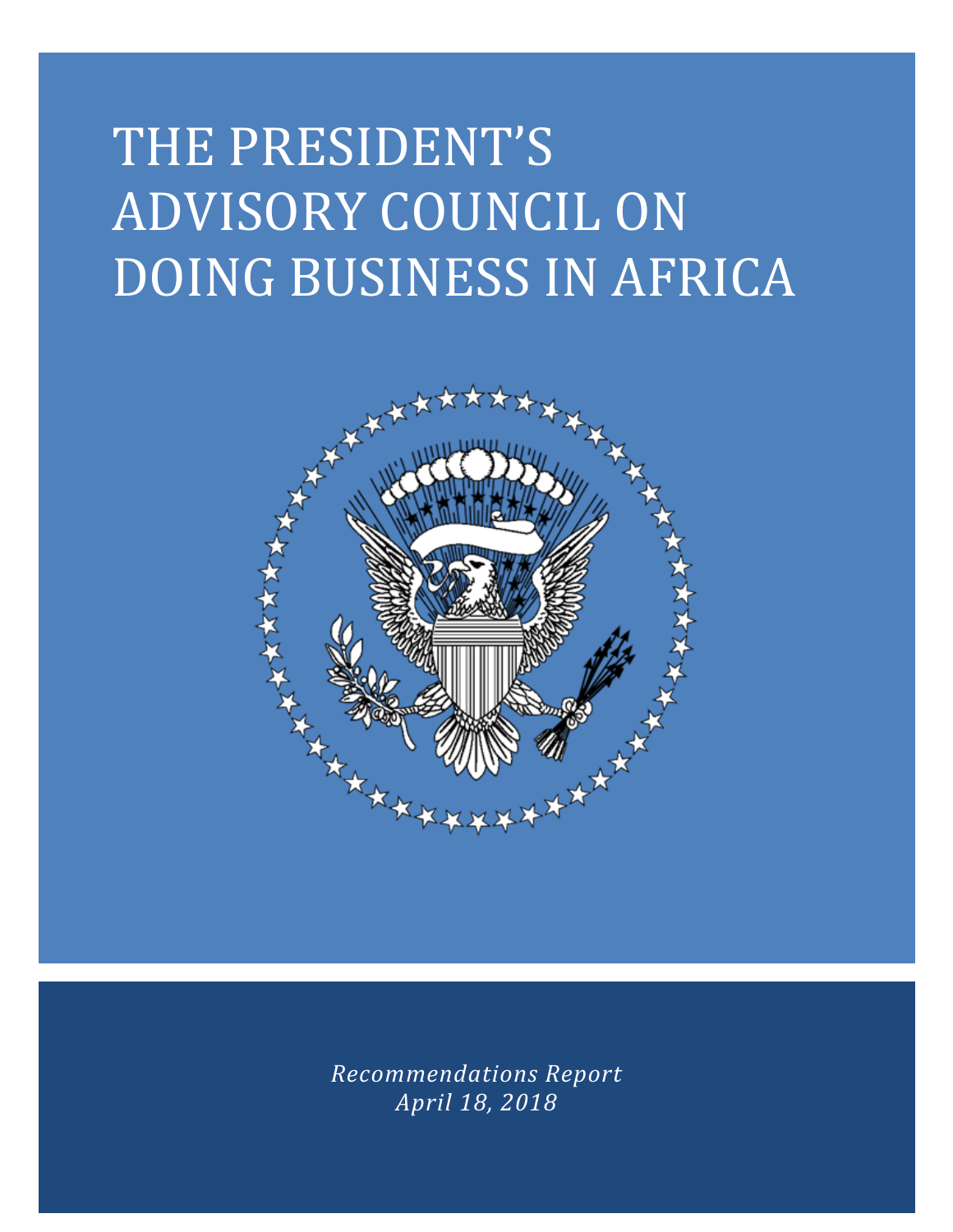# **Members of the President's Advisory Council on Doing Business in Africa (PAC-DBIA)**

**Jay Ireland** (Chair) – President and CEO, GE Africa **Laura Lane** (Vice Chair) – President of Global Public Affairs, UPS **Mimi Alemayehou** – Managing Director, Executive Advisor and Chair, Black Rhino: Blackstone Africa Infrastructure LP **Kimberly Brown** – CEO, Amethyst Technologies **Takreem El-Tohamy** – General Manager of Middle East and Africa, IBM **Denise Johnson** – Group President, Caterpillar Resources Industries **Kusum Kavia –** President, Combustion Associates, Inc. **Barbara Keating –** President, Computer Frontiers, Inc. **Bill Killeen –** CEO and Chairman, Acrow Bridge **Jack Leslie –** Chairman, Weber Shandwick **Edward Mathias –** Managing Director, The Carlyle Group **Andrew Patterson –** President for Africa, Bechtel Overseas Corporation **Fred Sisson –** CEO, Synnove Energy **Andrew Torre –** Regional President for Central Europe, Middle East, and Africa, Visa Inc. **Dow Wilson –** President and CEO, Varian Medical Systems **Rahama Wright –** Founder and Chief Executive Director, Shea Yeleen

The President's Advisory Council on Doing Business in Africa advises the President, through the Secretary of Commerce, on ways to strengthen commercial engagement between the United States and Africa. Members receive no compensation for their efforts on the Council. This report was prepared by the private-sector members of the Council. The views expressed in this report do not necessarily reflect those of the Administration or individual members of the Council.

**This report and other PAC-DBIA recommendations are available on the Internet.**

**To access the PAC-DBIA's work, please visit [www.trade.gov/pac-dbia/](http://www.trade.gov/pac-dbia/) or call the PAC-DBIA Executive Secretariat at 202-482-2091 or 202-482-5205.**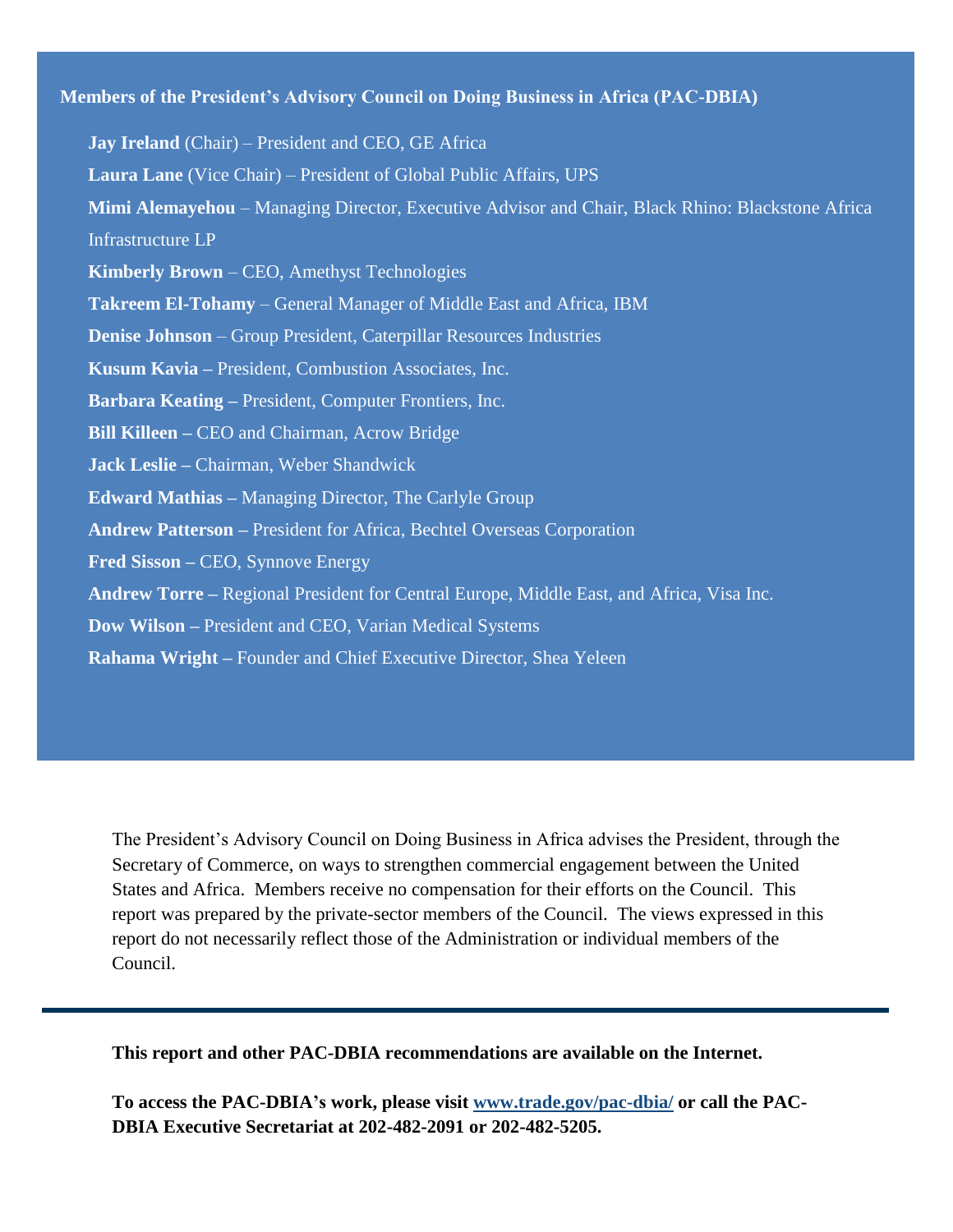Dear Mr. President,

On November 29, 2017, the President's Advisory Council on Doing Business in Africa (PAC-DBIA), under the leadership of U.S. Secretary of Commerce Wilbur Ross, adopted its Issues Report, identifying the top obstacles U.S. companies face when approaching, competing in, and operating in African markets.

The Council was then tasked with developing a set of recommendations for the U.S. government on how to diminish the obstacles highlighted in the Issues Report. The members of the PAC-DBIA have spent the last three months examining the tools at the U.S. Government's disposal, the gaps in capacities and programming, the existing resources that could be improved, and what new platforms might spur more opportunity for U.S. exports and business expansion across the African continent.

The Recommendations Report we are now submitting focuses on some of the obstacles we identified that are of particular pressing concern in Ethiopia, Kenya, Côte d'Ivoire, and Ghana - the four countries that Council members and U.S Government representatives will visit with Secretary Ross this summer on a fact-finding trip.

| Country                 | Recommendation                                                                                                     |
|-------------------------|--------------------------------------------------------------------------------------------------------------------|
| <b>ETHIOPIA</b>         | 1. Government-to-Government MOU to increase U.S. private investment and commercial<br>participation in key sectors |
|                         | 2. USTDA Global Procurement Initiative (GPI) program follow-through                                                |
| <b>KENYA</b>            | 1. Enhanced bilateral trade engagement                                                                             |
|                         | 2. USTDA Global Procurement Initiative (GPI) program                                                               |
|                         | 3. Regional U.S.-Africa skills development pilot program                                                           |
| <b>CÔTE</b><br>D'IVOIRE | 1. Improved identification and publication of AfDB market intelligence                                             |
|                         | 2. USTDA partnership with AfDB to strengthen regional procurements through GPI                                     |
| <b>GHANA</b>            | 1. U.S. SEC-led technical assistance for Ghana's Securities and Exchange Commission                                |
|                         | 2. Modernized customs facilities, systems, and processes                                                           |
|                         | 3. Government-to-Government MOU to increase U.S. private investment and commercial<br>participation in key sectors |

The recommendations we have developed are tailored to suggest ways to eliminate the obstacles and strengthen U.S. commercial ties with each of these countries. They may be used to shape immediate engagements that Council members and U.S. Government officials could undertake during the fact-finding trip, while they also aim for short- and long-term impacts that will require coordinated interagency efforts beyond the scope of the trip activities. Some may even serve as models for replication elsewhere on the continent. But by definition, the factfinding trip will be an opportunity for the PAC-DBIA to gain in-country perspectives on the recommendations in this report. Through interactions with government officials and business leaders in each country we visit, we look forward to identifying any necessary refinements to the ideas we are proposing, any new ideas to develop, and to establishing partnerships and garnering the necessary support to see ideas turn to action that.

As representatives of the American private sector, we again pledge our support to your Administration's mission of boosting the American economy and jobs through expanding commercial relationships in countries across Africa in a strategic and systematic manner.

Sincerely,

Jay Ireland Laura Lane Chair Vice Chair

Laura Lare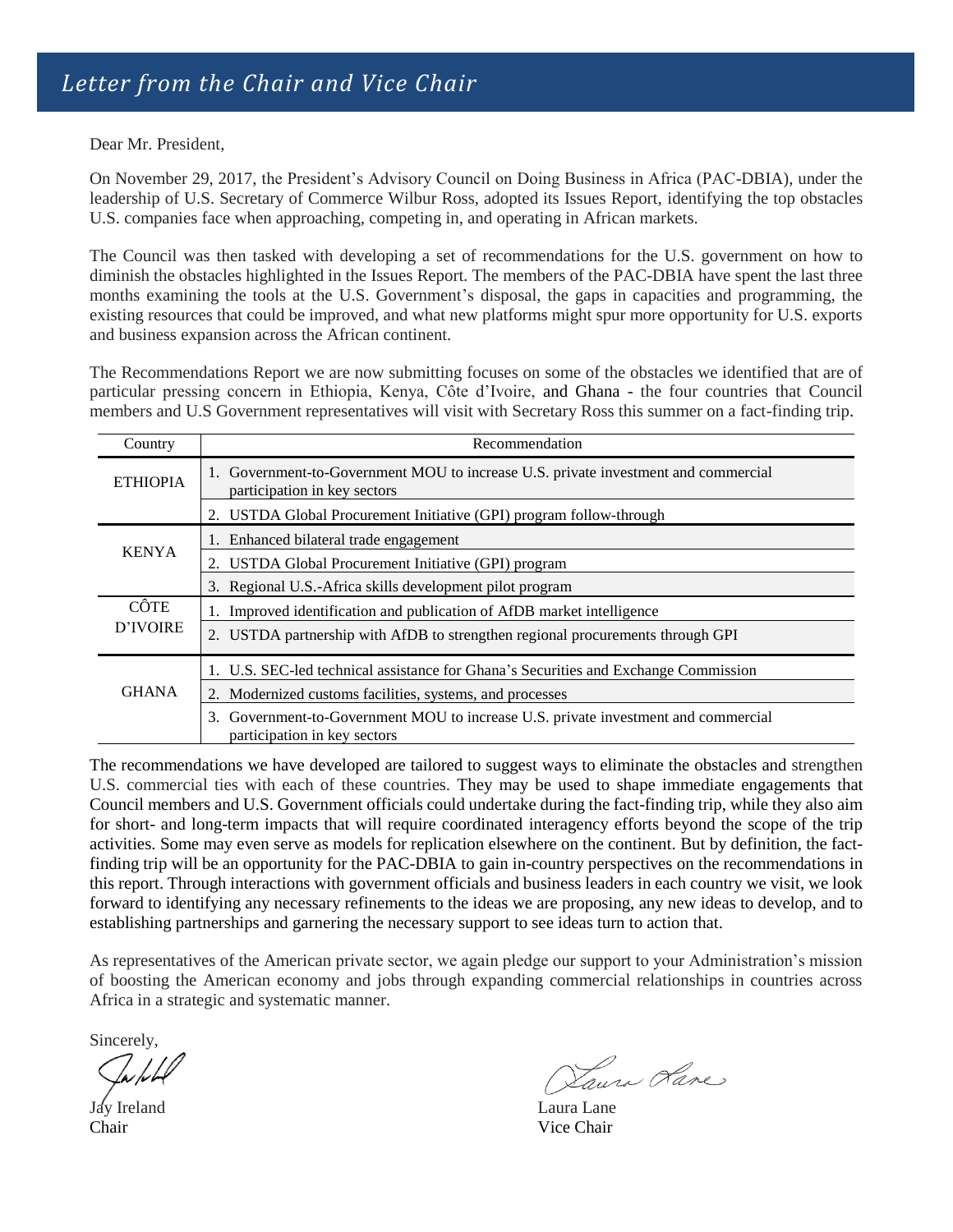# **Recommendation 1: Government-to-Government MOU to increase U.S. private investment and commercial participation in key sectors**

# **Background**

Ethiopia is the fastest growing economy in Sub-Saharan Africa, making it an increasingly attractive market for U.S. companies looking to investment and export. Economically, it has averaged 10.1% GDP growth from 2005 to 2017 and now ranks as the 4th largest economy in Sub-Saharan Africa with a forecasted 2017 GDP of \$78.4 billion USD. However, this rapid growth has been largely financed through borrowing, mainly from the Chinese who have 32% percent of the market, raising public debt. Total public debt is 60 percent of GDP, comprising a moderate risk according to the IMF. For that reason, the government announced in July 2017 that it is looking to reduce commercial loans and instead engage in PPP and to encourage more foreign direct investment to fund the country's growth. In addition, large trade imbalances combined with investments into extraction infrastructure has inflated Ethiopia's foreign exchange challenges.

The measure we are recommending for Ethiopia is a strong and focused effort to promote U.S. investment in sectors prioritized by the Government of Ethiopia in the country's Growth and Transformation Plan and with significant U.S. export potential. We suggest that this engagement begin with a Memorandum of Understanding (MOU) between the United States and Ethiopia that overviews the intent to expand U.S. investment in the following sectors: infrastructure, transportation and logistics, agri-processing, power generation, pharmaceuticals, telecommunications, and textiles. The agriculture, agri-processing, power, pharmaceuticals and potentially financial services sectors remain relatively undeveloped and present profitable opportunities for U.S. private sector participants. The new Ethiopian Prime Minister, Abiy Ahmed, has indicated a willingness to consider opening the financial services sector to foreign involvement. If this proves true, the MOU should include financial services as a key sector of investment.

The U.S. will work with the government of Ethiopia to identify specific priority projects in these sectors to partner. The MOU will also identify the top barriers to U.S. investment and will seek commitments from the Government of Ethiopia to resolve. The Council is recommending that US Agencies move quickly as we believe there is strong support from the Ethiopian Government for the U.S. private sector investment conduits created by this MOU.

Beyond the MOU, the U.S. Government would help enhance U.S. private sector participation through trade and reverse trade missions with specific industry focuses. Missions would be led by Cabinet Officials or other Presidential appointees from Commerce and other agencies.

# **Recommendation**

The U.S. and Ethiopian government should commence work now on an MOU to conclude the agreement during the PAC-DBIA Fact-Finding Trip to Ethiopia in June 2018, including agreement on development of initial specific projects.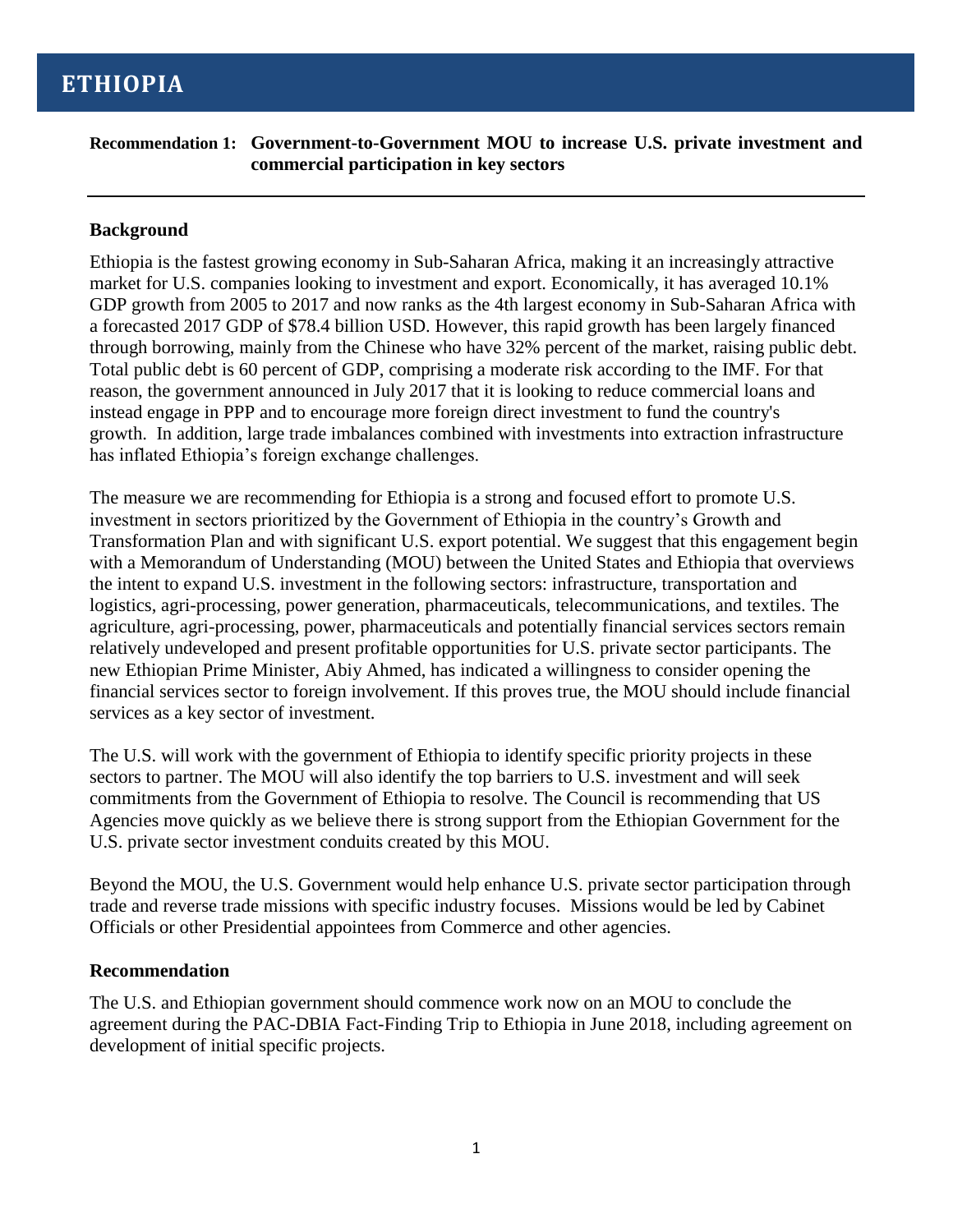# **ETHIOPIA**

**Recommendation 2: USTDA Global Procurement Initiative (GPI) program follow-through**

#### **Background**

In 2005, the Federal government enacted the country's first law on public procurement, Proclamation No. 430/2005 in 2005. In 2008, the Federal government developed a Public Procurement Manual in collaboration with the World Bank Public Sector Capacity Building Program (PSCAP). The Public Procurement Manual was revised in December 2011 to align with the provisions of Proclamation No. 649/2009 and the Federal Government Public Procurement Directive of June 2010. All federal agencies under the law have to abide by the Public Procurement Manuel with a few exceptions such as Ethiopian Electric Power (EEP). The Public Procurement Manual located on the website of the Public Procurement & Property Administration Agency, a federal agency empowered with regulating the procurement of works, goods and services by Federal agencies, is in Amharic, making it difficult for U.S. companies to understand the government procurement process. Furthermore, while the Public Procurement Manual indicates attention to lifecycle costs, stating "lowest initial price may not equate to lowest cost over the operating life of the item procured," it's not sufficient for ensuring transparency and best value. Lastly, procurement officials lack the technical capacity to conduct life-cycle cost analysis.

#### **Recommendations**

- Ethiopia is a member of the USTDA Global Procurement Initiative and USTDA recently worked with EEP to develop a procurement manual for the energy sector since EEP does not fall under the national Public Procurement Manual. This manual sets out procurement guidelines in line with best value procurement, as well as makes the procurement process more transparent to all stakeholders. The U.S. government should request the EEP Board formally adopt the Procurement Manual in any and all interactions with the government and during the PAC-DBIA Fact-Finding Trip to Ethiopia in June 2018.
- USTDA, in partnership with the World Bank and the Department of Commerce, should assist the Public Procurement and Property Administration Agency in updating the Public Procurement Manual to include additional language on life cycle cost and best value procurement, using the EEP Procurement Manual and the World Bank's updated procurement manual as reference.
- Once updated, the Department of Commerce should conduct outreach to educate U.S. companies on the country's public procurement procedures.
- USAID, in partnership with the World Bank, should assist the Public Procurement and Property Administration Agency in translating the Public Procurement Manual into the more universal language of English.
- USTDA should conduct additional Life-cycle Cost Analysis (LCCA) Trainings for procurement officials in Ethiopia applicable to the Public Procurement Manual in order to gain the technical capacity to assess the full value of proposals.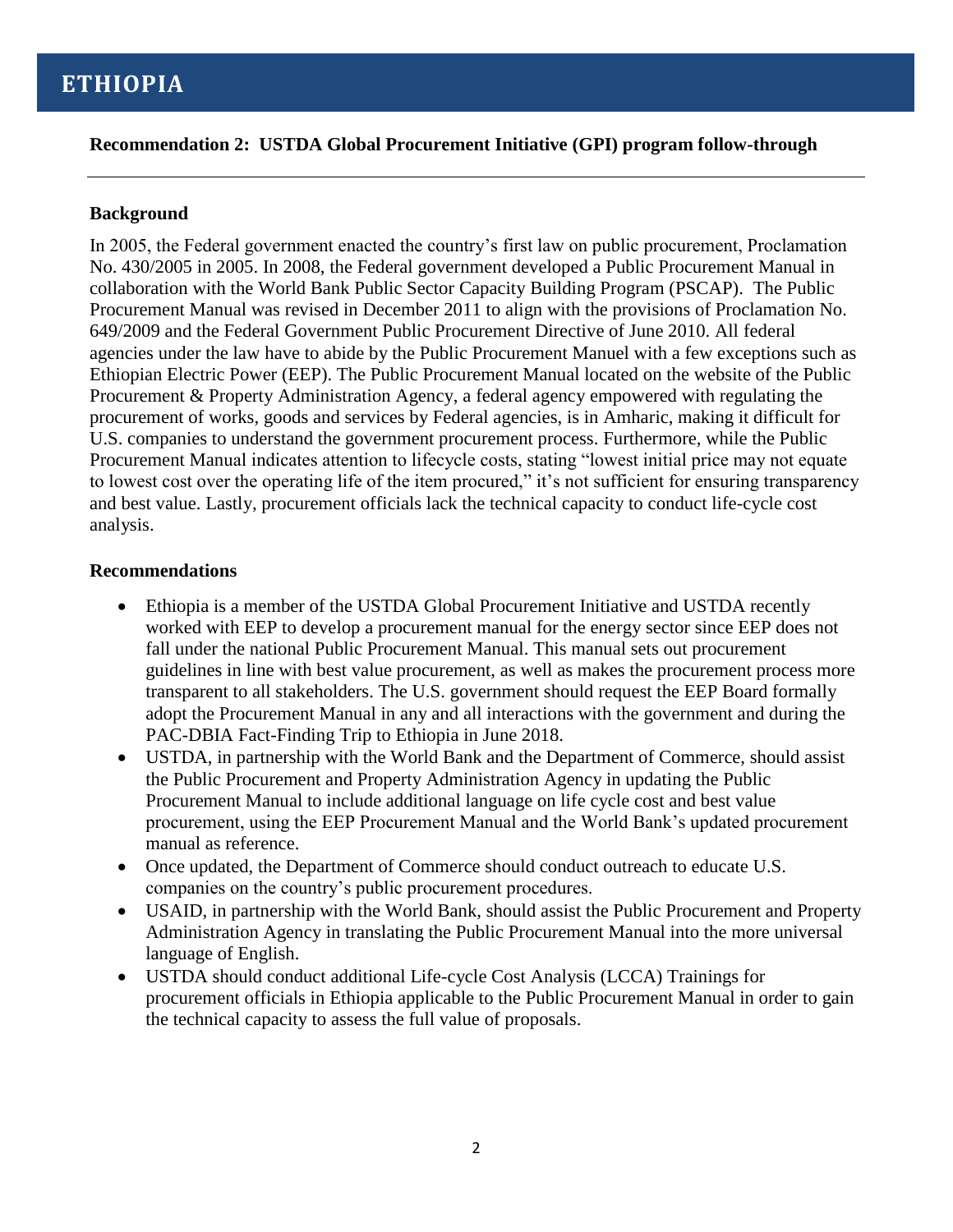# **Recommendation 1: Enhanced bilateral trade engagement**

#### **Background**

The Government of Kenya mandates local employment in the category of unskilled labor. The Kenyan government regularly issues permits for key senior managers and personnel with special skills not available locally. For other skilled labor, any enterprise whether local or foreign may recruit from outside if the skills are not available in Kenya. Firms seeking to hire expatriates must demonstrate that the requisite skills are not available locally through an exhaustive search. The Ministry of East African Community, Labor, and Social Protection, however, has noted plans to replace this requirement with an official inventory of skills that are not available in Kenya. A work permit can cost up to KSh 200,000 (approximately \$2,000).

In January 2016, the new Public Procurement and Asset Disposal Act (2015) came into force offering preferences to firms owned by Kenyan citizens and to products manufactured or mined in Kenya. For tenders funded entirely by the government with a value of less than KSh 50 million (approximately \$500,000), the preference for Kenyan firms and goods is exclusive. Where the procuring entity seeks to contract with non-Kenyan firms or procure foreign goods, the act requires a report detailing evidence of an inability to procure locally. The act also calls for at least 30 percent of government procurement contracts go to firms owned by women, youth, and persons with disabilities. The act further reserves 20 percent of procurement contracts tendered at the county level to residents of that county. With the support of the World Bank and in collaboration with the Kenya ICT Board, the Public Procurement Oversight Authority (PPOA) is developing a web-based Market Price Index to increase transparency in public procurement and implementation of the new act.

While market barriers like local content requirements present obstacles to U.S. companies, the current Kenyan Administration's economic agenda presents discrete opportunities for U.S. companies to provide American solutions to the economic development needs forecasted over the next four years. In December 2017, Kenya's President Kenyatta unveiled his economic agenda for his second term, which he called "The Big Four". These Big Four goals that will guide the government's investments over the next four years are: (1) 15% of GDP to come from manufacturing, (2) 500,000 affordable new houses built, (3) 100% food and nutrition security, and (4) 100% universal healthcare.

# **Recommendations**

• Given the increasing challenges of local content policies and market access barriers across the Continent, and Kenya's standing as a major trade and investment hub within the East African region, we recommend that USTR explore solutions with Kenya to address these challenges utilizing the current EAC Trade and Investment Facilitation Agreement and other available tools.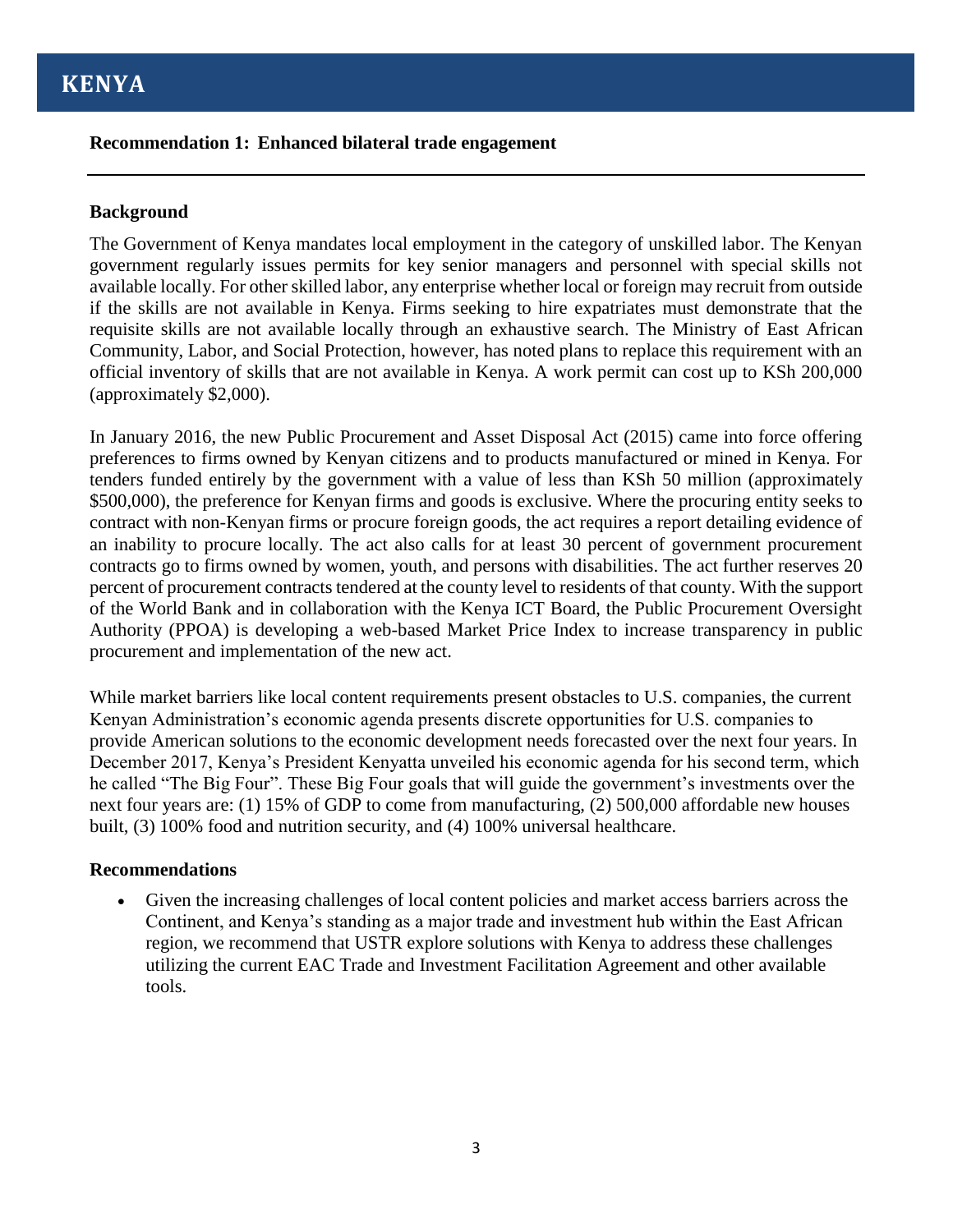# **KENYA**

- Identify Kenya's long-term needs based on a portfolio of projects, supply and demand, etc. and activities that would further support Kenya's unique leadership on the continent with regard to digital economy issues.
	- o The Department of Commerce, in collaboration with relevant other agencies, should consider updating the 2015 Government-to-Government MOU with Kenya, which focused on promoting U.S. commercial participation in priority infrastructure projects, to expand the scope and align with the President of Kenya's Big Four Agenda, and to include U.S. EXIM Bank. This MOU will support U.S. companies to participate in "Big Four" procurements that don't go to public tender, with the advantage of saving years in implementation of key projects prioritized by the Government of Kenya.
- U.S. and African companies don't take full advantage of AGOA because of poor transportation infrastructure, access to power, and limited local supplier capability. Better infrastructure will help build the incentives for both US and African firms to take full advantage of AGOA. This issue should be addressed by engaging USAID, USTDA, MCC and others with the goal of shifting more bilateral aid to address this challenge and help American and local African businesses be more competitive.
- Direct USG agencies (OPIC, EXIM Bank, USTDA, MCC, USAF) to collaborate on technical support for projects, including elevating infrastructure quality and addressing unreasonable local content requirements.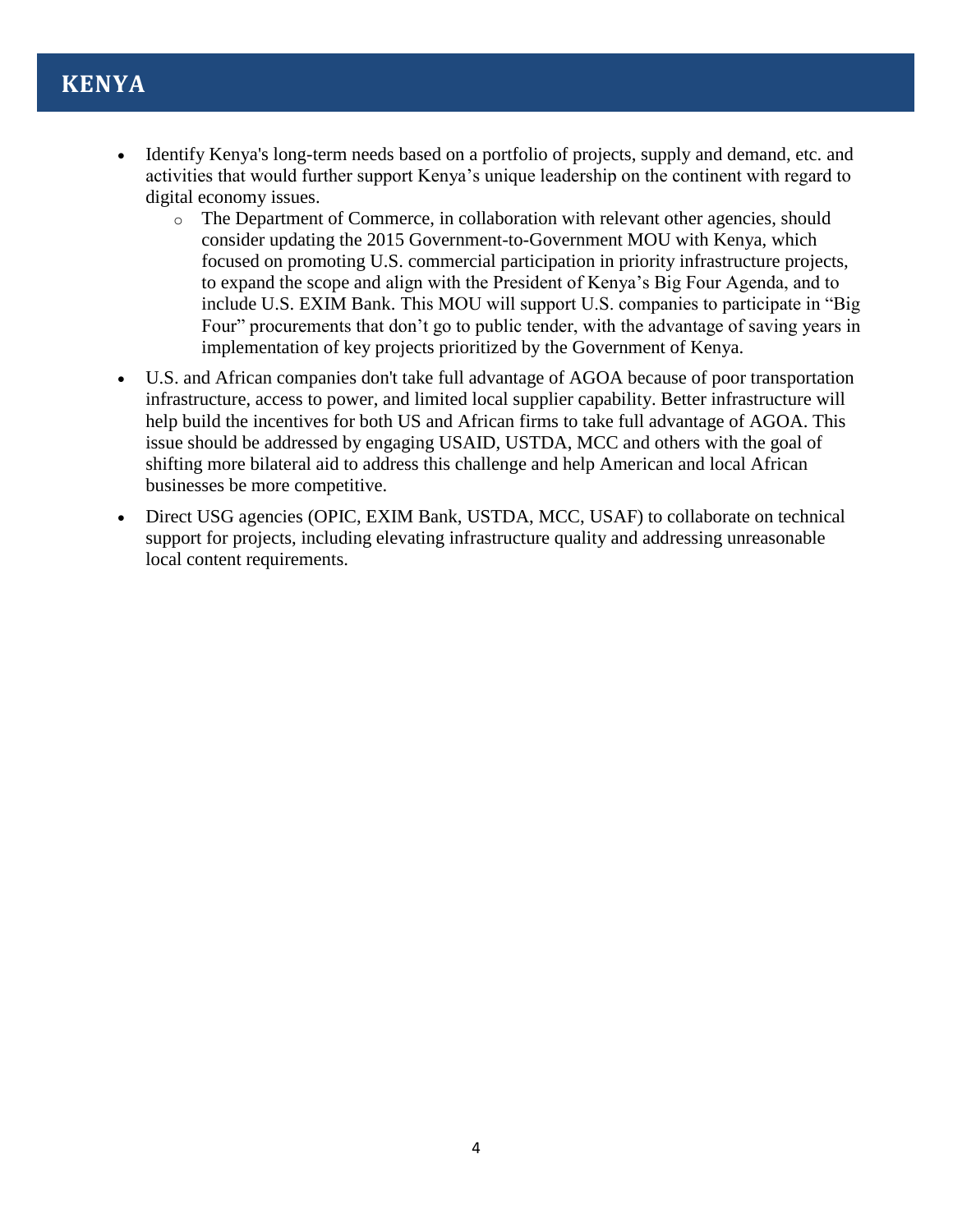# **Recommendation 2: USTDA Global Procurement Initiative Program**

# **Background**

A 2015 scoping mission by USTDA to assess the suitability of its Global Procurement Initiative (GPI) program in Kenya found that Kenya has one of the best designed procurement laws in Africa, but with all factors considered, the conditions were not optimal for launching a GPI program there. Two years since that assessment, with commitments demonstrated by the Government of Kenya to improving its procurement system, a re-evaluation of the feasibility of GPI in Kenya is in order. The size of the Kenyan market and the ever-growing interest of U.S. industry together present a compelling case for the potential impact this kind of partnership could have to strengthen U.S.-Kenya business ties.

#### **Recommendation**

USTDA should re-engage with the Government of Kenya to ascertain how it can support Kenya's progress towards more fully adopting life cycle cost analysis into its procurement practices, including the potential for a long-term GPI program.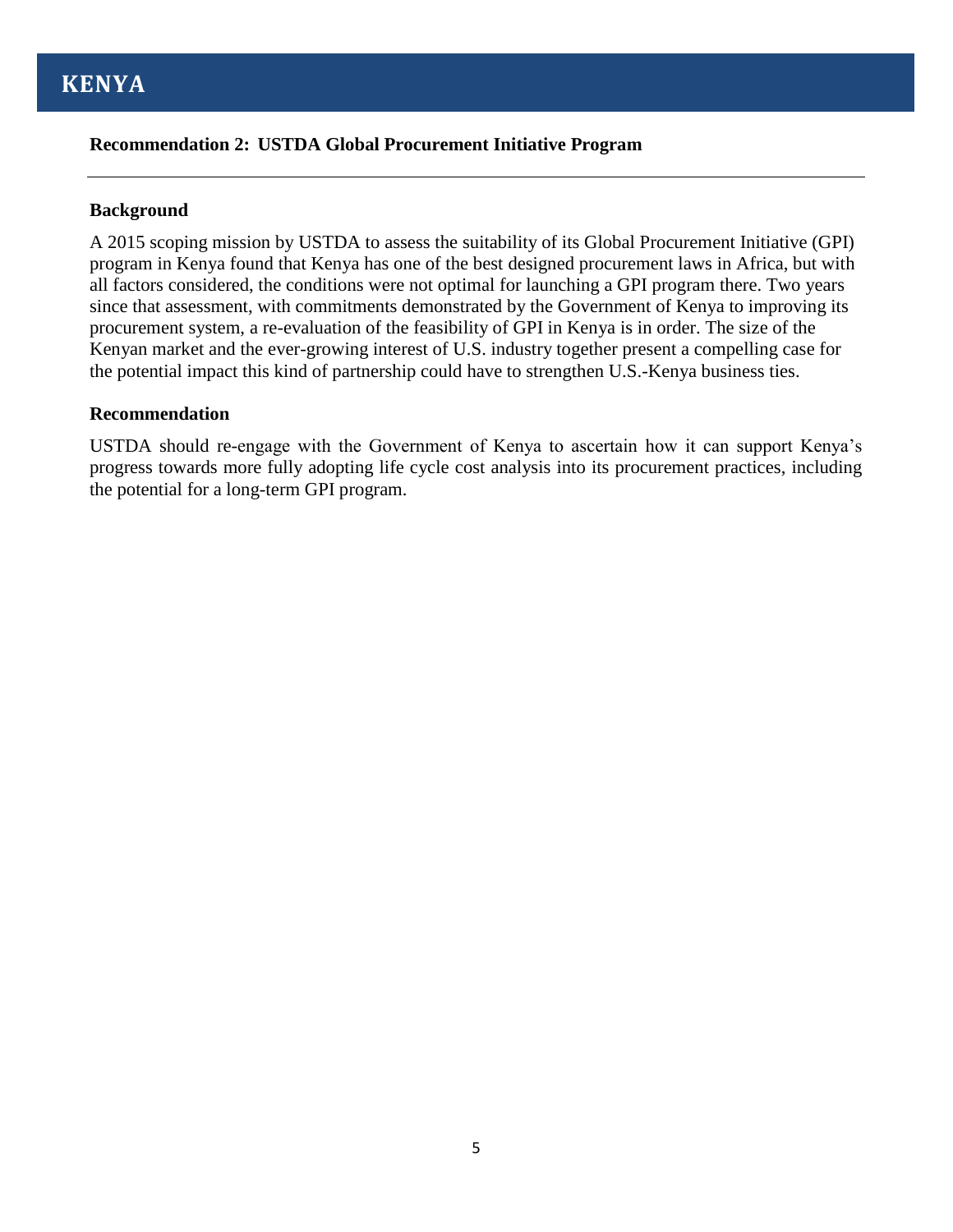# **Recommendation 3: Regional U.S.-Africa skills development pilot program**

# **Background**

As evidenced by the findings referenced in the USAID Kenya Country Development Cooperation Strategy (2014-2018), Kenya faces significant workforce shortages in high-demand sectors, largely due to an oversupply of informal labor market, a youth unemployment rate that exceeds 20%, and the highest unemployment rate in East Africa. Extensive analysis has been conducted by USAID and others (World Bank, IMF, RTI, etc.) to identify the skills gap in Kenya and prioritize the sectors that would benefit most from workforce development programs. The significant commitment and investment in the region from U.S. businesses corresponds to vital needs for skilled human capital.

# **Recommendation**

The U.S. Government (USG) should develop a regional U.S.-Africa Skills Development Program and establish Kenya as the East Africa hub.

This pilot program will leverage the extensive USG resources and workforce training expertise supported by the Department of Commerce, USAID, USTDA, and it will convene private sector partners to ensure workforce development initiatives are matched with the demands of the market and utilize existing investments geared toward closing the skills gap. Given the significant existing U.S. investment and physical presence in Kenya (U.S. embassy, foreign Commercial Service posts, etc.), we see an opportunity to repurpose these locations to facilitate training and workforce development programs and harness the convening power of the U.S. government to invite interested private-sector stakeholders to participate. The USG can also expand inroads already made with the Young African Leaders Initiative training center and the women's entrepreneurial center, both located in Kenya. Technical and vocational training can be provided both on-site as well as via virtual learning applications that connect in-country participants with U.S. based institutions and curriculum. We recommend the USG leverage best-practices learned from private sector workforce development initiatives, such as McKinsey's Generation program, as well as coordinate with the in-country USAID mission and local commercial service staff to ensure training is directly matched with labor market conditions. Combined with the existing U.S. government advocacy toolkit, this training initiative could provide significant value as a workforce development matchmaking service to connect the private sector with the labor market utilizing existing tools and training programs offered by USTDA and others. Job creation and youth employment are two critical pillars of President Kenyatta's "Big Four" development agenda, so this initiative is likely to be well received by the Government of Kenya.

To begin this pilot program in the near term, we recommend the USG and Government of Kenya sign a Memorandum of Understanding (MOU) during the fact-finding trip to provide a framework for the Skills Development Program and identify key sectors and deliverables for training initiatives that will support economic growth and align private sector needs with readily available workforce training programs. This MOU will facilitate a discussion between public and private sector stakeholders to share workforce development best-practices, identify opportunities to leverage existing private sector training programs, and partner with the U.S. Commercial Service in Kenya to connect U.S. companies with regional business opportunities and match workforce development programs with the needs of the local market. Recognizing of resource constraints, we recommend the Skills Development Program be co-located within the U.S. Embassy in Nairobi.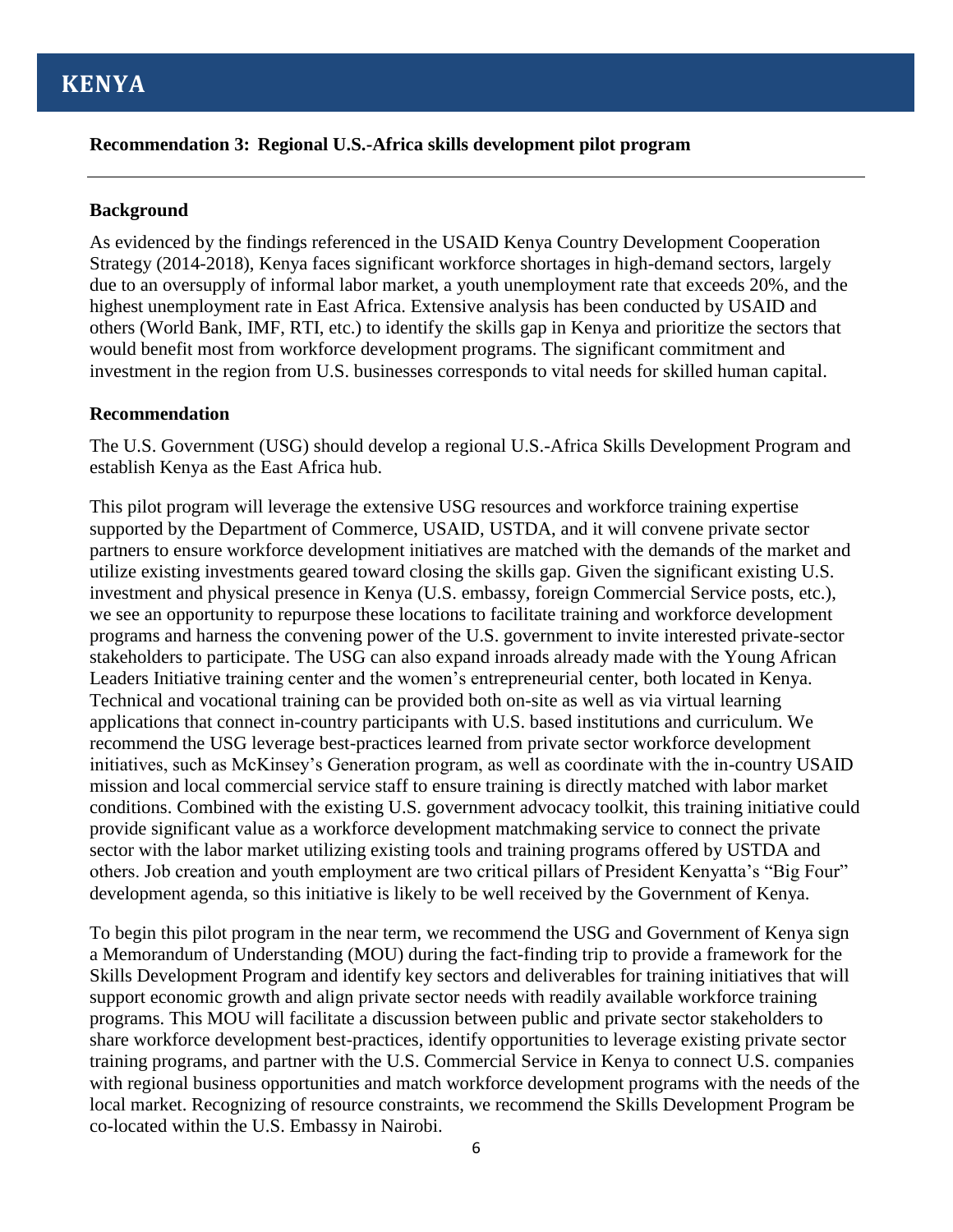# **Recommendation 1: Improved identification and publication of AfDB market intelligence**

# **Background**

The African Development Bank (AfDB) is a regional multilateral development finance institution established to contribute to the economic development and social progress of African countries that are the institution's Regional Member Countries (RMCs). The AfDB draws great interest from U.S. companies looking to do business in Africa because it is the premier development finance institution on the continent, has a triple A credit rating and significant opportunities in infrastructure, energy and agricultural sectors. While the U.S. is the largest non-African (non-regional) shareholder of the African Development Bank (AfDB) and the second largest shareholder overall, U.S. companies represent only 0.3 - 0.5% of AfDB tenders with the vast majority won by China.

# **Recommendation**

The Council recommends Secretary Ross and the Council engage in a roundtable with the President of the AFDB during the July Fact-Finding Trip to Côte d'Ivoire with the goal of gaining insight into how U.S. companies can better partner with AfDB, win a greater share of the AfDB tenders, and develop a strategy for identifying and publicizing AfDB market intelligence for U.S. companies.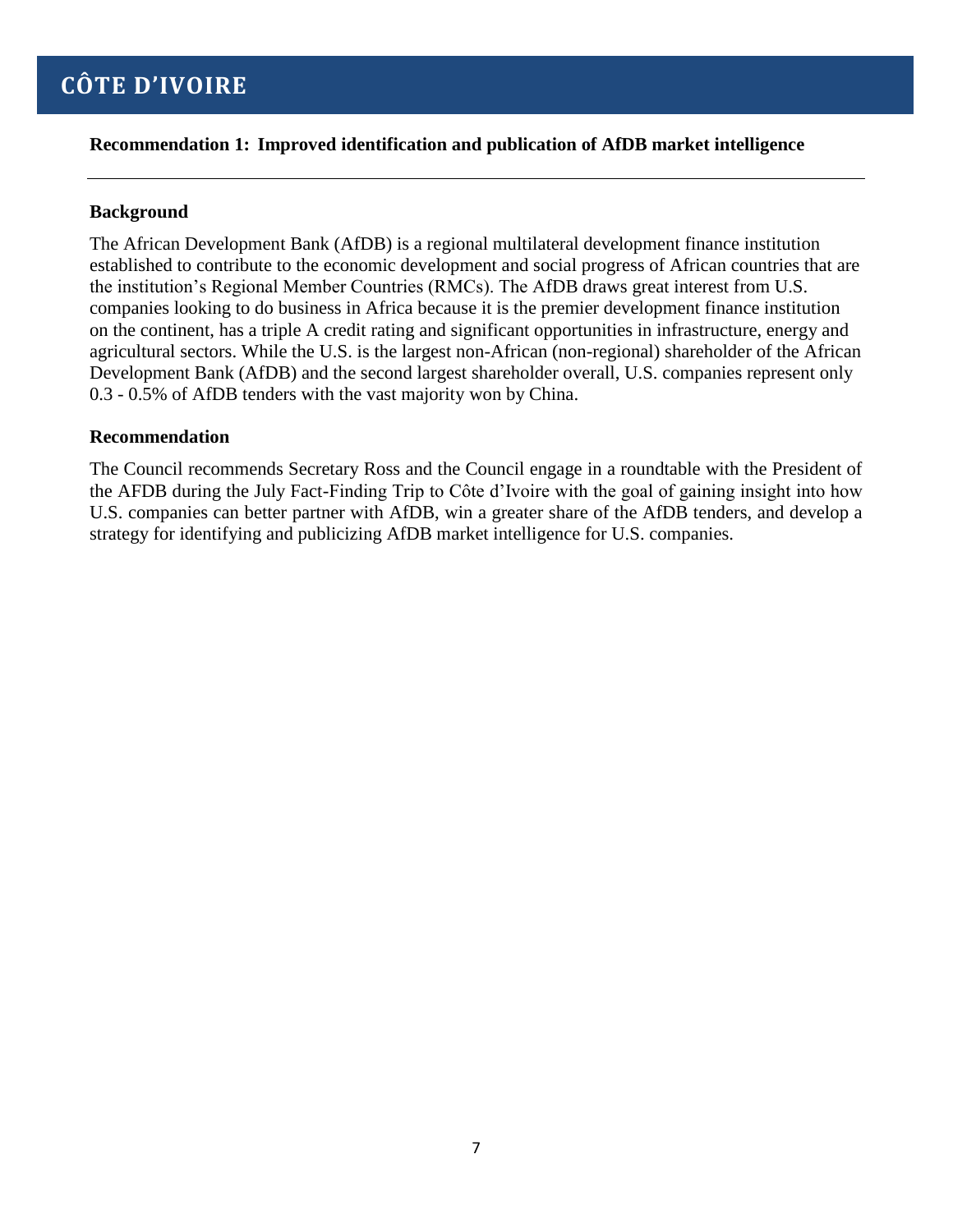**Recommendation 2: USTDA partnership with AfDB to strengthen regional procurements through GPI**

**\_\_\_\_\_\_\_\_\_\_\_\_\_\_\_\_\_\_\_\_\_\_\_\_\_\_\_\_\_\_\_\_\_\_\_\_\_\_\_\_\_\_\_\_\_\_\_\_\_\_\_\_\_\_\_\_\_\_\_\_\_\_\_\_\_\_\_\_\_\_\_\_\_\_\_\_\_\_\_\_\_\_**

# **Background**

In 2016, the World Bank instituted a new Procurement Framework that emphasizes transparency and value for money as key factors to the development of a sound procurement system. To support implementation of the framework, the Bank provides client countries with capacity building, including technical assistance to develop strategies consistent with economic reform priorities and to engage key business sectors to improve procurement results and shorten procurement processes.

For years, USTDA's Global Programs team has worked closely with the Bank's Governance Global Practice team to establish common goals that support the development of sound procurement policies and practices in developing countries. In August 2016, this cooperation was formalized through a Memorandum of Understanding that has allowed USTDA, through its Global Procurement Initiative (GPI), to enhance the impact of the Bank's Procurement Framework, share and exchange information, collaborate and strengthen inter-organizational capacities, and promote best practices in public procurement.

Additionally, and more recently, USTDA has procured the services of a contractor to develop and pilot a life-cycle cost analysis (LCCA) curriculum to support ongoing and future procurement assistance programs under the GPI. A 5- to 10-day in-depth training course will be piloted in up to four GPI partner countries. Feedback gathered during the pilot stage will be used to revise the program and the end result will be a printed LCCA curriculum manual for procurement professionals and a web-based module hosted on an online platform.

USTDA's experience partnering with the World Bank to strengthen procurement policies provides an excellent model for similar engagements with the African Development Bank (AfDB). While the AfDB conducts over 1,200 procurements a year for projects across Africa, U.S. companies win only a fraction of a percentage of these. Ensuring that these procurements are designed to select the best value offer will have a positive impact on the sustainability of the Bank's investments and ensure that U.S. solutions can be fairly considered.

# **Recommendation**

USTDA should establish a similar partnership with the African Development Bank (AfDB), akin to its long-standing partnership with the World Bank, to support and leverage the AfDB's already extensive work across sub-Saharan Africa supporting sound procurements. Additionally, one of the pilot countries for USTDA's new LCCA curriculum should be located in sub-Saharan Africa, and as part of the USTDA-AfDB partnership, once the new curriculum is finalized, it should be integrated into AfDB's standard internal procurement training and technical assistance programs for clients.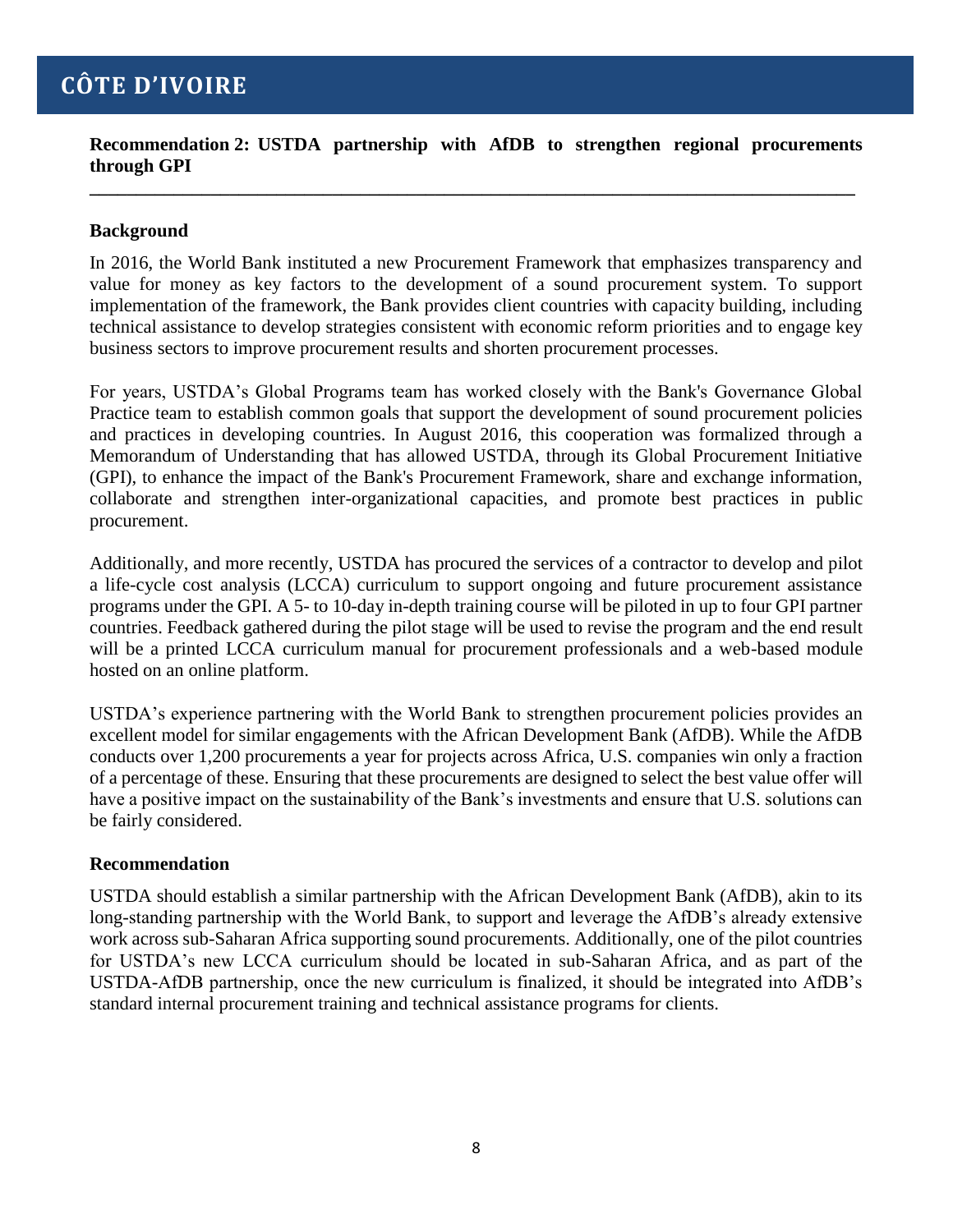# **Recommendation 1: U.S. SEC-led technical assistance for Ghana's Securities and Exchange Commission**

**\_\_\_\_\_\_\_\_\_\_\_\_\_\_\_\_\_\_\_\_\_\_\_\_\_\_\_\_\_\_\_\_\_\_\_\_\_\_\_\_\_\_\_\_\_\_\_\_\_\_\_\_\_\_\_\_\_\_\_\_\_\_\_\_\_\_\_\_\_\_\_\_\_\_\_\_\_\_\_\_\_\_**

# **Background**

The U.S. had \$1.2 billion in total (two-way) goods trade with Ghana (\$832 million in exports) in 2016. Technical assistance from the U.S. Securities and Exchange Commission (SEC) can help improve the capital market regulatory environment in Ghana, which should facilitate capital flows to Ghana, creating opportunities for U.S. business and investors.

The SEC has an international technical assistance program that seeks to share international best practices and conduct training with its international regulatory and law enforcement counterparts on topics including market development, capital raising, and investor protection. The SEC has provided technical assistance to Ghana in the past, including by hosting representatives from the Ghana SEC, Exchange, and Depository at the International Institute for Securities Market Growth and Development last month. The SEC does not have its own funding for international assistance, but does have statutory authority to accept reimbursement for providing assistance to its international counterparts, and often works with other government agencies, such as USAID, on technical assistance programs.

SEC technical assistance can also help the Ghana SEC with the capacity to become a signatory to the International Organization of Securities Commissions' (IOSCO) Multilateral Memorandum of Understanding (MMoU), which serves to facilitate international enforcement cooperation. The IOSCO MMoU provides a mechanism for international sharing of information for securities investigations and currently has 117 signatories. Ghana has been working with IOSCO since 2007 to become a signatory to the MMoU. Becoming a signatory often requires statutory amendments to a country's securities law. Joining the IOSCO MMoU would facilitate international cooperation between the U.S. SEC and the Ghanaian capital market authorities, and a recent academic study shows that the transparency gained from joining the IOSCO MMOU would likely result in greater market liquidity and market valuations.

# **Recommendations**

The Council recommends requesting that the U.S. Securities and Exchange Commission (SEC) consider providing technical assistance to the Ghana Securities and Exchange Commission, and other stakeholders, to help regulators in Ghana adopt international best practices for market development and oversight. The Council also recommends that USAID and/or other U.S. Government agencies consider providing the funding to the SEC for technical assistance to develop Ghana's capital markets.

# **Activity During Fact-Finding Trip**

The U.S. SEC has indicated that to prepare for a successful technical assistance program, it would need to obtain details about the legal structure, internal practices, and political will for reform from the Government of Ghana. The Council recommends that we organize a meeting with Ghana's SEC officials and other stakeholders during the fact-finding trip to discuss the U.S. business interest in seeing Ghana improve its capital market regulatory environment, including becoming a signatory to the IOSCO MMoU, and to assess their desire for support from the U.S. Government towards those ends.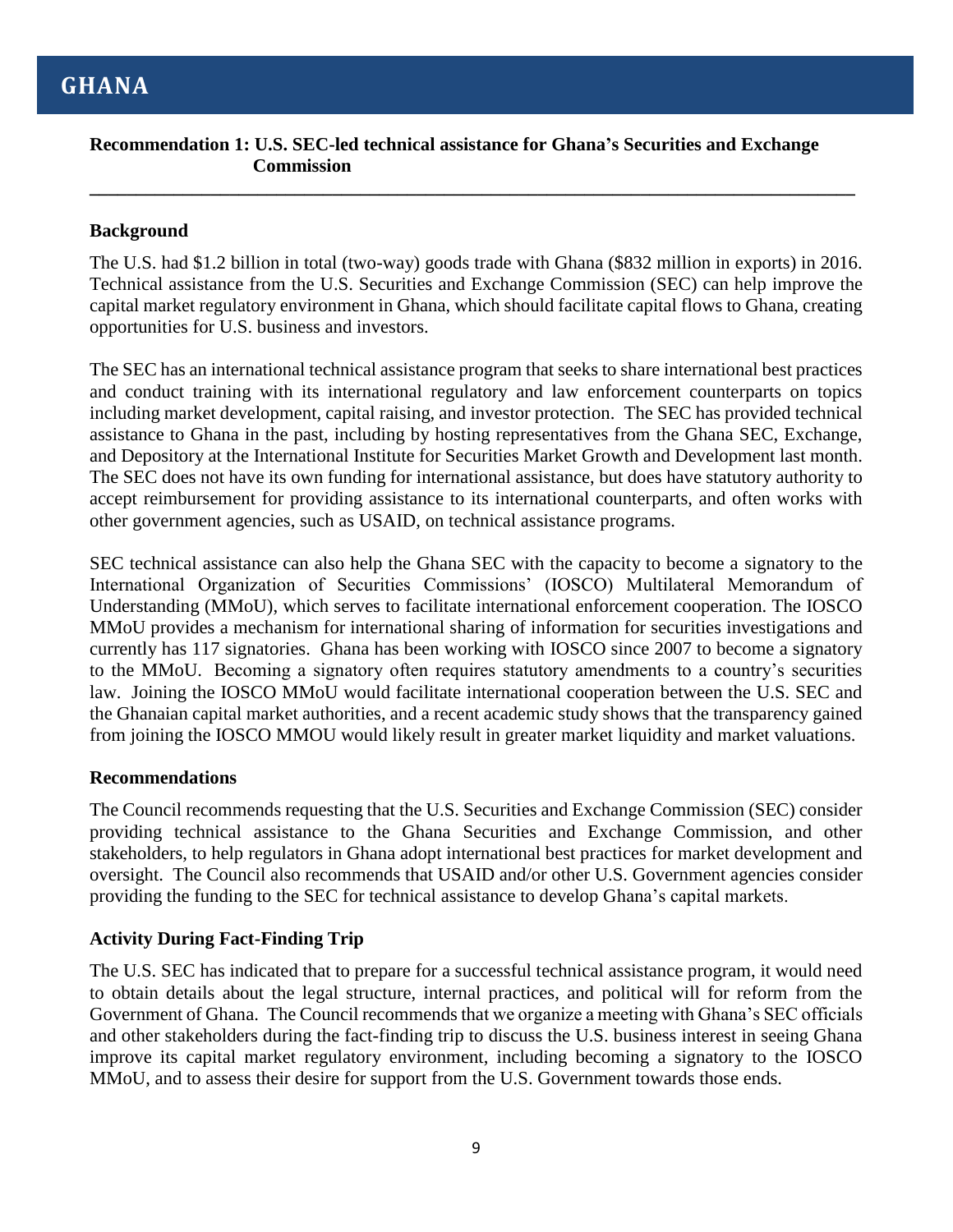# **Recommendation 2: Modernized Customs Facilities, Systems, And Processes**

# **Background**

Trade transaction costs are particularly high in Africa due to cumbersome and outdated customs clearance procedures at many African borders. To develop as a world market, Africa as a continent needs increased capacity to import and to provide the inputs that modern manufacturing sectors require in an efficient, low-cost, timely way. U.S. businesses seek to operate in markets where the shipping network is predictable and conducive to fulfilling customers' orders. Customs modernization and harmonization across ports of entry, particularly for land-locked countries, is vital for doing business in Africa.

**\_\_\_\_\_\_\_\_\_\_\_\_\_\_\_\_\_\_\_\_\_\_\_\_\_\_\_\_\_\_\_\_\_\_\_\_\_\_\_\_\_\_\_\_\_\_\_\_\_\_\_\_\_\_\_\_\_\_\_\_\_\_\_\_\_\_\_\_\_\_\_\_\_\_\_\_\_\_\_\_\_\_**

**U.S. Customs and Border Protection (CBP)** is currently running a program in sub-Saharan Africa called the Security Governance Initiative (SGI), whereby the U.S. government partners with African countries seeking to improve border security and management by upgrading the processes, safety, and efficiencies at land and sea ports of entry. A major component of the SGI is harmonization across all ports of entry to and coordination of customs management across the border with neighboring countries. The program also focuses on improving institutional legal frameworks, enhancing information-sharing on security matters, and building relationships for coordination for the enforcement of trade laws.

In Ghana, CBP's program drives progress through advisory and mentoring support, including workshops, exposure to best practices through visits to both CBP and other partners' operations facilities, and providing technical expertise. While the focus is primarily on enhancing security, the types of border management fixes for ensuring safe and streamlined supply chains are also trade facilitative. CBP has reported marked progress in the areas of getting buy-in from Ghanaian President Nana Akufo-Addo's administration, influencing the amendment of laws and policies that impact border management, and getting the interest of other West African countries like Côte d'Ivoire and Nigeria. The Economic Community of West African States (ECOWAS) is observing Ghana's reforms and assessing the impact. The U.S. Ambassador regularly communicates with Ghanaian officials, and the current U.S. Administration has supported this program's continuation.

This SGI work is driven by the U.S.-Ghana Joint Country Action Plan (JCAP), which could be replicated with other African countries. The U.S. already has a bilateral program with Kenya, and the program in Ghana serves as a template for implementation.

# **Recommendation**

As the SGI results in recommendations, the Council proposes that the **U.S. Commercial Service** and the **U.S. Trade & Development Agency** connect American firms that can provide implementation expertise for effective and efficient customs transactions. Such engagement could include organizing reverse trade missions to showcase logistics providers' point of entry facilities or showcasing modern documentation technologies such as block chain. **USAID**, through its engagement with the Global Alliance for Trade Facilitation—mandated to support the implementation of the WTO Trade Facilitation Agreement—could also engage following CBP's analysis and subsequent recommendations.

While in Ghana, Secretary Ross and the PAC-DBIA principals should explore first-hand how CBP's program is enabling more streamlined supply chains. Additionally, the delegation could start conversations with Côte d'Ivoire and Ethiopia regarding the feasibility of replicating it there as well.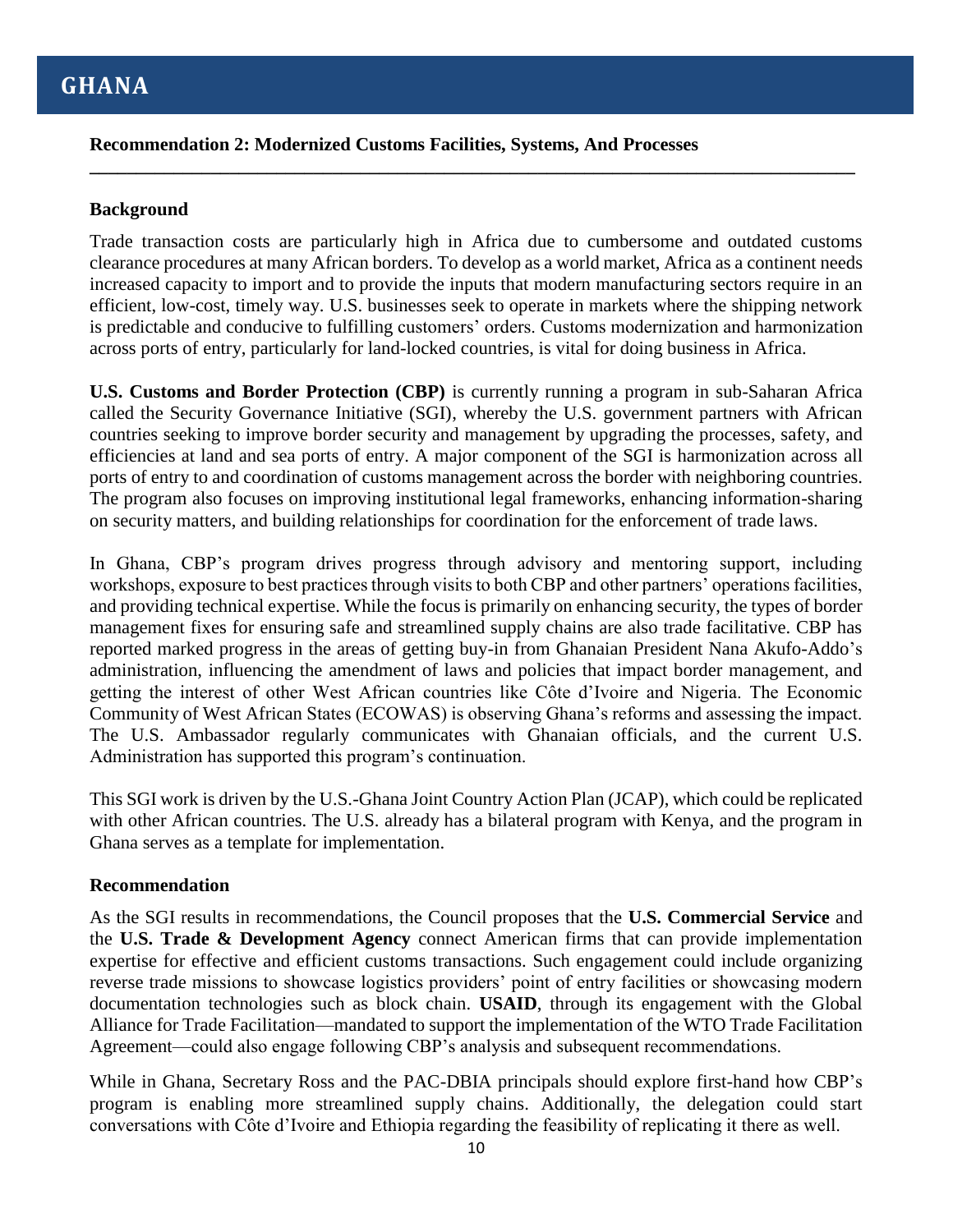# **Recommendation 3: Government-to-Government MOU to increase U.S. private investment and commercial participation in key sectors**

**\_\_\_\_\_\_\_\_\_\_\_\_\_\_\_\_\_\_\_\_\_\_\_\_\_\_\_\_\_\_\_\_\_\_\_\_\_\_\_\_\_\_\_\_\_\_\_\_\_\_\_\_\_\_\_\_\_\_\_\_\_\_\_\_\_\_\_\_\_\_\_\_\_\_\_\_\_\_\_\_\_\_**

# **Background**

**Attractiveness of Ghana as a market for US investment and exports.** The administration of President Akufo-Addo has restored macro-economic stability and strong growth performance, and has taken steps to accelerate industrialization and to improve effectiveness of its education and health sectors. Ghana is an important market for US companies. In view of the strength of its governance and human capital and consistency of pro-market policies, Ghana will likely continue to grow in importance as a significant market for US companies.

**Five priority sectors for commercial development efforts.** Several of the government's priorities coincide with sectors where US companies can invest and export from the US. In the energy sector for instance, the Akufo-Addo administration has prioritized diversifying the energy mix by developing renewable energy generation through IPPs in wind, solar and hydropower. US companies have the potential to win important export markets in *wind and solar* markets. Similarly, US companies are well placed to compete for business in the sectors of *agriculture***,** *health care*, *rail transport, and digitallyenabled services* that are priorities for the government of Ghana. We recommend that US commercial development efforts with Ghana focus on these five sectors.

**Competitive threats by other governments.** Competitiveness of US companies requires that US Government policies and programs be designed to compete effectively with actions being taken by other countries to develop commercial activities with Ghana, Germany for example is a strong competitor. During a recent State visit in December 2017, the German President announced a \$100m fund to support development of the renewables energy sector in Ghana, setting the stage for German companies to advance several German export projects. Germany and several other countries also provide financing at concessional terms, making their projects highly attractive to fiscally-challenged Ghana (in view of constraints for Ghana's government to take on sovereign debt at market, non-concessional rates).

# **Recommendation**

We recommend a whole-of-U.S.-Government approach closely coordinated with the U.S. private sector to help position U.S. companies favorably to win investment projects with potential for significant U.S. exports. A whole-of-government approach would include the following closely coordinated elements:

- **USAID** support to the government of Ghana to catalyze markets in the priority sectors for US commercial development, starting with renewable energy where the government of Ghana is particularly interested to receive support. USAID's support would pursue economic development objectives and would also set the stage and create demand for parallel private investment and export projects of US companies.
- **● USTDA** provision of small grants for early-stage development of private investment projects that have potential for significant US exports.
- **OPIC** lending (and if possible, equity investing) into the same portfolio of viable investment projects (with focus on those that have potential for significant US exports)
- **● USAID Development Credit Authority** provision of risk guarantees to the same portfolio of viable investment project